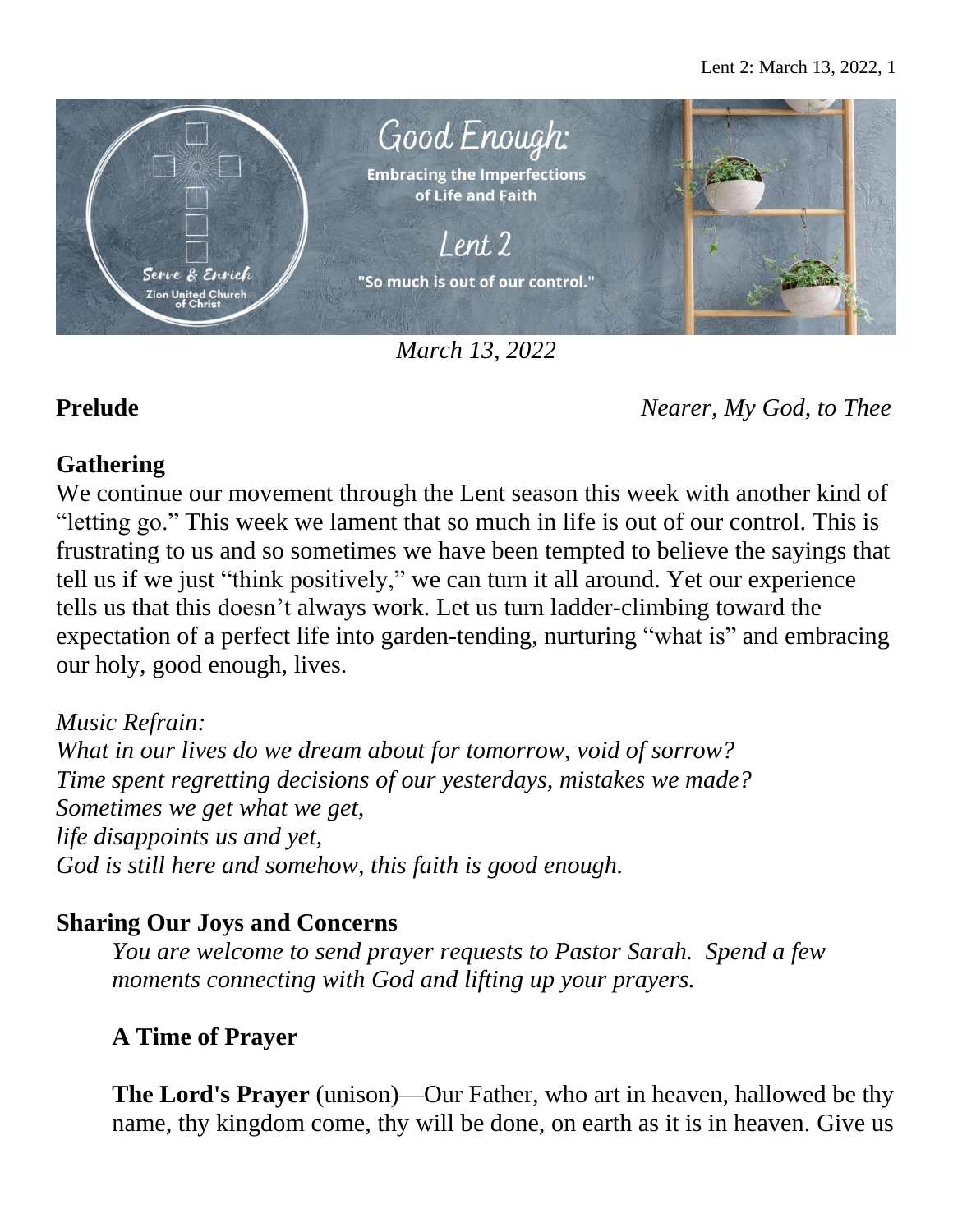this day our daily bread. And forgive us our debts, as we forgive our debtors. And lead us not into temptation, but deliver us from evil. For thine is the kingdom, and the power, and the glory, forever. Amen.

### **We Welcome a New Member to Zion UCC**

At that very hour some Pharisees came and said to him, "Get away from here, for Herod wants to kill you."

He said to them, "Go and tell that fox for me, 'Listen, I am casting out demons and performing cures today and tomorrow, and on the third day I finish my work. Yet today, tomorrow, and the next day I must be on my way, because it is impossible for a prophet to be killed outside of Jerusalem.'

Jerusalem, Jerusalem, the city that kills the prophets and stones those who are sent to it! How often have I desired to gather your children together as a hen gathers her brood under her wings, and you were not willing! See, your house is left to you. And I tell you, you will not see me until the time comes when you say, 'Blessed is the one who comes in the name of the Lord.'"

### **Thoughts about an Imperfect Life and Faith**

"So much is out of our control."

### **We Respond to God's Word with Our Giving**

**Invitation—**When so much in life is out of our control, we can nonetheless choose to be generous with our lives. We can be generous with our actions, with our words, with our compassion, with our resources, whatever they might be, and with our very lives.

### **One Great Hour of Sharing**—*Special offering for March 20*

When you give to One Great Hour of Sharing, you deploy resources to people in need all around the world, and in our own communities. When man-made or natural disasters strike, love responds. Not just for the immediate future, but for the long haul. When you give to One Great Hour of Sharing, you are working alongside families to restore not only structures, but hope. Next week we'll hear stories about how the One Great Hour of Sharing had a direct

#### **We Hear God's Word** *Luke 13: 31-35 (NRSV)*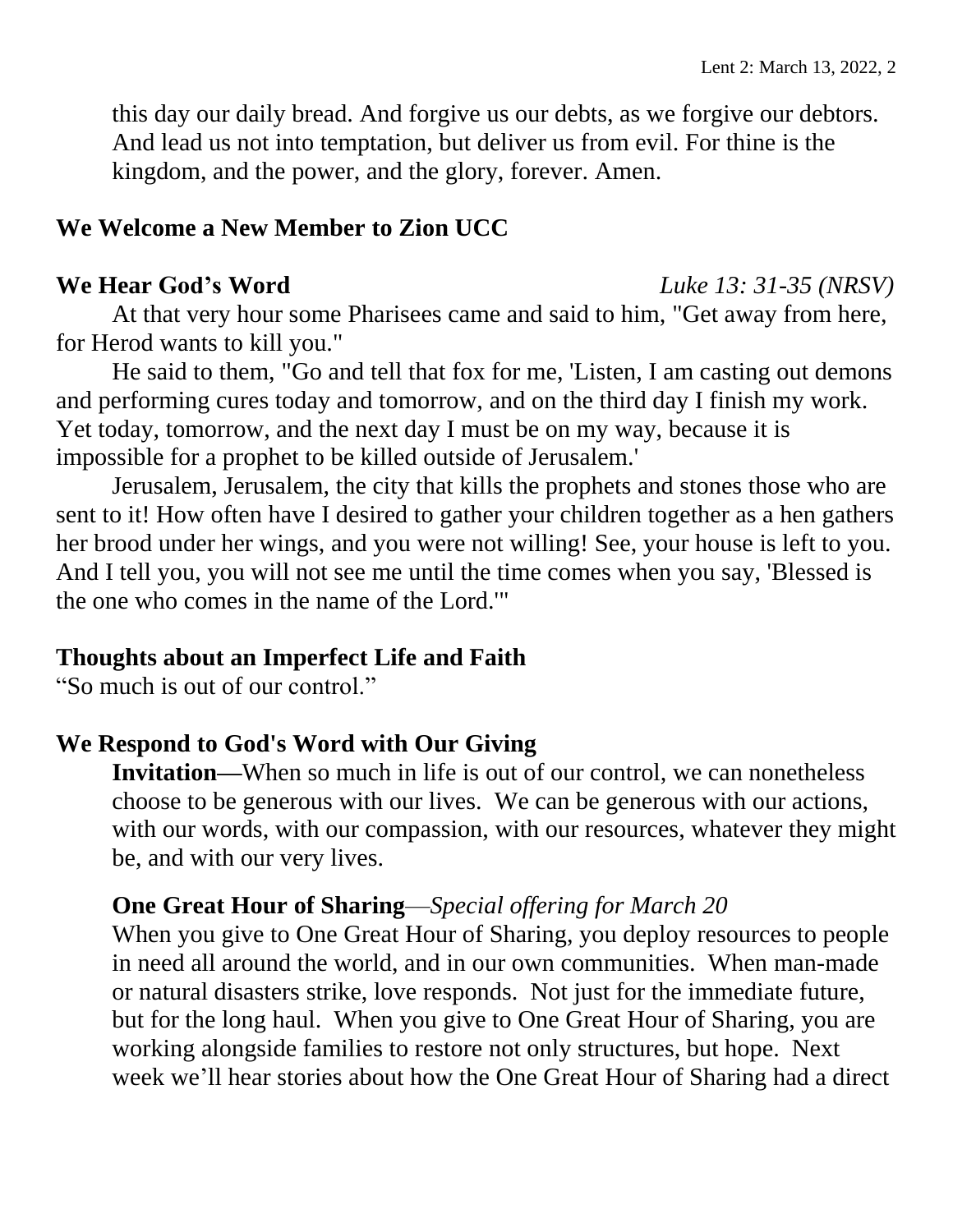impact on two families, one from Ohio and one from Myanmar. Your giving ensures that no matter how difficult the situation, *Love remains*

**March Benevolence**—Jesus invited us to do to the least of these as we would do for him. To feed the hungry and give drink to the thirsty is the same as giving food and drink to our Savior. This month we seek to feed our hungry neighbors, those who face food insecurity and need a little support to care for their families. Every week God's Bounty Food Pantry lives out Christ's call for us to serve our neighbors.

You can mail your offerings to our office or give online at www.zionuccindy.net/donate

### **Doxology**

Praise God from whom all blessings flow, Praise Jesus Christ, our burdens know, Praise Spirit through whom our hearts grow, Praise Three-in-One, from here below.

**We Give Thanks**— Generous God, in light of your extravagant blessings–no matter what the state of the world or our imperfect lives–we offer our gifts and ourselves, and know that you transform what we plant into the produce of love. Amen.

**Hymn** *O How I Love Jesus* #109

## **A Blessing for When You Realize Everyone is Struggling**

*"Blessed are you who see things clearly, where struggle is everyone*'*s normal. You walk among the fellowship of the afflicted, a club no one wants to join. And while this life isn't shiny, it does come with superpowers. Superpowers of ever-widening empathy and existential courage that gets you back up after another fall and a deepened awe at the beauty and love that can be found amid life*'*s rubble. Like flowers that grow from the cracks in the sidewalk. These virtues blossom in you. And thank God for you.*